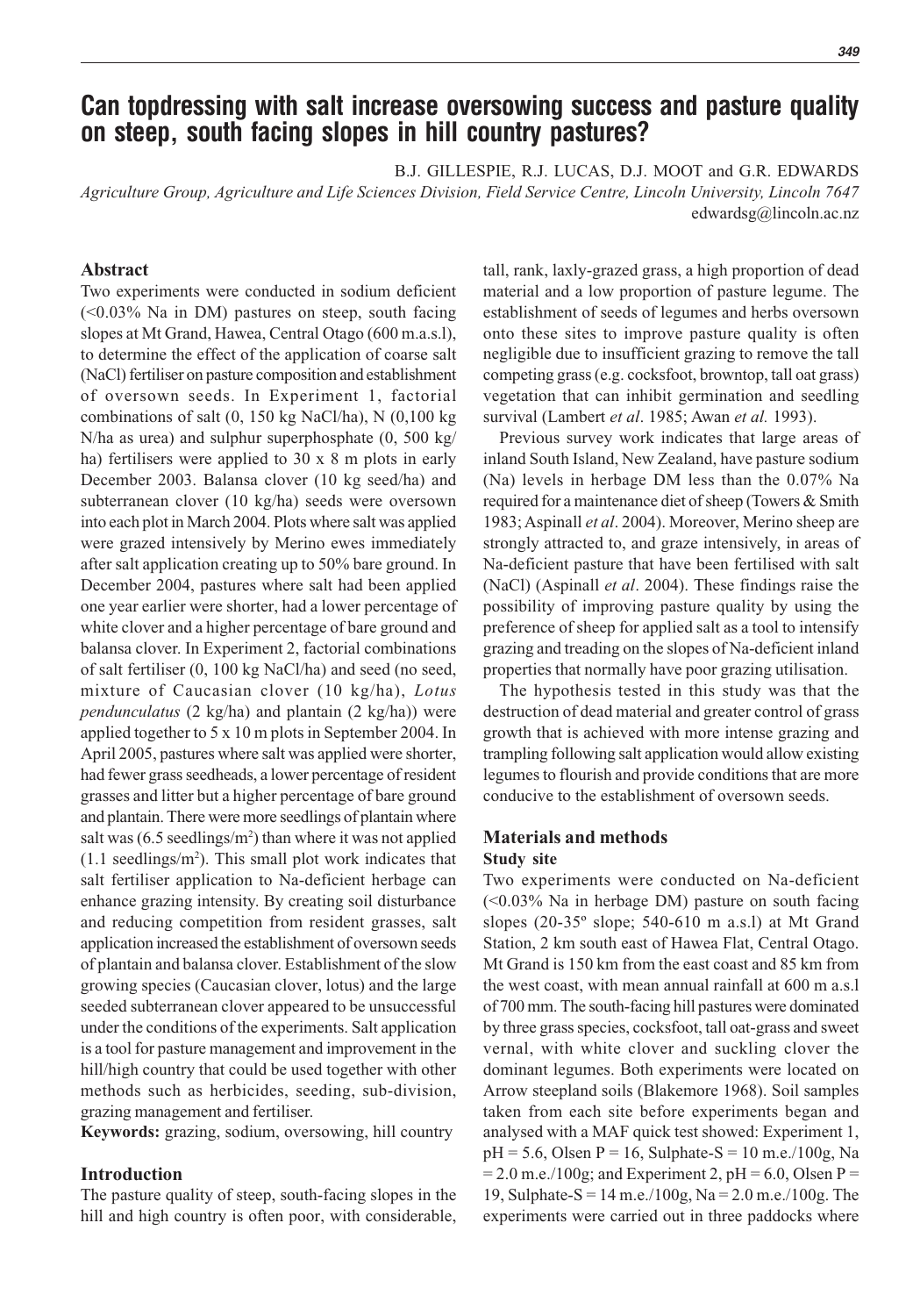no salt (neither fertiliser nor blocks) had previously been used.

Oversowing experiments were conducted with five species (balansa clover *Trifolium michelianum,* subterranean clover *T. subterraneum*, Caucasian clover *T. ambiguum*, lotus *Lotus pendunculatus* and plantain *Plantago lanceolata*) that may be agronomically suitable in the Mt Grand environment (Moorhead *et al*. 1994; Stewart & Charlton 2003) but which are potentially difficult to establish.

#### **Experiment 1**

This seed oversowing study is a continuation of a fertiliser project established in 2003, with initial results reported by Aspinall *et al.* (2004). The experimental design was three replicates of a 2 x 2 x 2 factorial (eight treatments) laid out in a randomised block design. Two replicates were laid out within Watties (80 ha) and one in Broad Leaf (185 ha) paddocks. The three factors were Na (0 and 150 kg NaCl/ha as coarse 1-4 mm granules), N (0 and 100 kg N/ha as urea) and P+S (0 and 500 kg/ ha as 19% sulphur superphosphate). All fertilisers were broadcast by hand on 9 December 2003. Each block consisted of eight 30 x 8 m plots laid out across the slope, with a 30 x 8 m buffer between each plot. To test the residual effects of the fertiliser treatments on oversowing success, half of each plot was oversown with a mixture of balansa (cv. Bolta) and subterranean (Woogenellup) clover at 10 kg/ha per species on 3 March 2004. Lactating Merino ewes were present during the application of fertilisers and within 2 days their intensive grazing and trampling resulted in bare ground approaching 50% versus 20% where no salt was applied. Merino hoggets were present when seed was spread but grazing intensity on all plots was low. Rainfall in autumn after seed spread was 70 mm in March 2004 but only 13 mm in April 2004.

Pasture ground cover of all species was visually estimated in ten  $0.1 \text{ m}^2$  quadrats in each plot on 1-3 December 2004. To provide an indication of grazing intensity, pasture height was measured with a sward stick in 50 locations per plot on 11 November 2004, and 21 January and 14 April 2005. To provide a more precise estimate of balansa clover seedling recruitment following seed application in March 2004, balansa clover inflorescences were counted in five  $0.1 \text{ m}^2$  quadrats in each plot on 28 January 2005.

#### **Experiment 2**

The experimental design was six replicates of a 2 x 2 factorial (four treatments) laid out in a randomised block design. All replicates were within Valley (60 ha) paddock. The two factors were Na (0 and 100 kg NaCl/ha as 0.5- 1 mm fine granules) and oversown seed (no seed or a mixture of 10 kg/ha Caucasian clover, cv. Endura, 2 kg/ ha *Lotus pendunculatus* cv. Sunrise and 2 kg/ha plantain, cv. Tonic). Both legumes were freshly inoculated with their specific rhizobium strains. Seed and fertilisers were broadcast sown together by hand on 27 September 2004. Each block consisted of four 5 x 10 m plots laid out across the slope, with a 10 x 10 m buffer between each plot. Lactating Merino ewes (280) were present when salt and seed were applied and grazed the salt plots more intensively than elsewhere. Rainfall of 48 mm in September 2004 and 47 mm in October 2004 were less than the average 65 mm per month; but 70 mm in November 2004 and 155 mm in December 2004 exceeded expectations.

Pasture ground cover of all species was visually estimated and seedlings of sown species were counted in ten 0.1 m2 quadrats in each plot on 14 April 2005. To provide an indication of grazing intensity, pasture height was measured with a sward stick in 50 locations per plot on 25 November 2004 and 28 January 2005, and seed heads of cocksfoot, tall oat grass and sweet vernal were counted in six  $0.1 \text{ m}^2$  quadrats in each plot on 31 November 2004 and 16 April 2005.

Data from both experiments were analysed by factorial ANOVA. Percentage composition and count data were arcsine square-root transformed and square-root transformed, respectively, before ANOVA.

#### **Results**

#### **Experiment 1**

When sampled 12 months after the start of the experiment, salt application resulted in pastures that were shorter and with a lower percentage of white clover and resident annual legumes than where no salt was applied. Salt application also resulted in pastures with a higher percentage of bare ground, balansa clover and dicot weeds than where no salt was applied (Table 1). There were more balansa clover inflorescences where salt was applied. Urea application resulted in pastures with a higher percentage of resident grasses and a lower percentage of balansa and resident annual legumes than where no urea was applied (Table 1). Superphosphate application resulted in a higher percentage of white clover (Table 1). There were no significant interactions between salt, nitrogen and superphosphate application.

#### **Experiment 2**

Salt application resulted in pastures that were shorter, had fewer grass seed heads and a lower percentage of resident grasses and litter than where no salt was applied (Table 2). The percentage of bare ground and plantain was greater where salt was applied. Seedlings of plantain, but not Caucasian clover or lotus, were found in counts conducted on 14 April 2004. Plantain seedlings were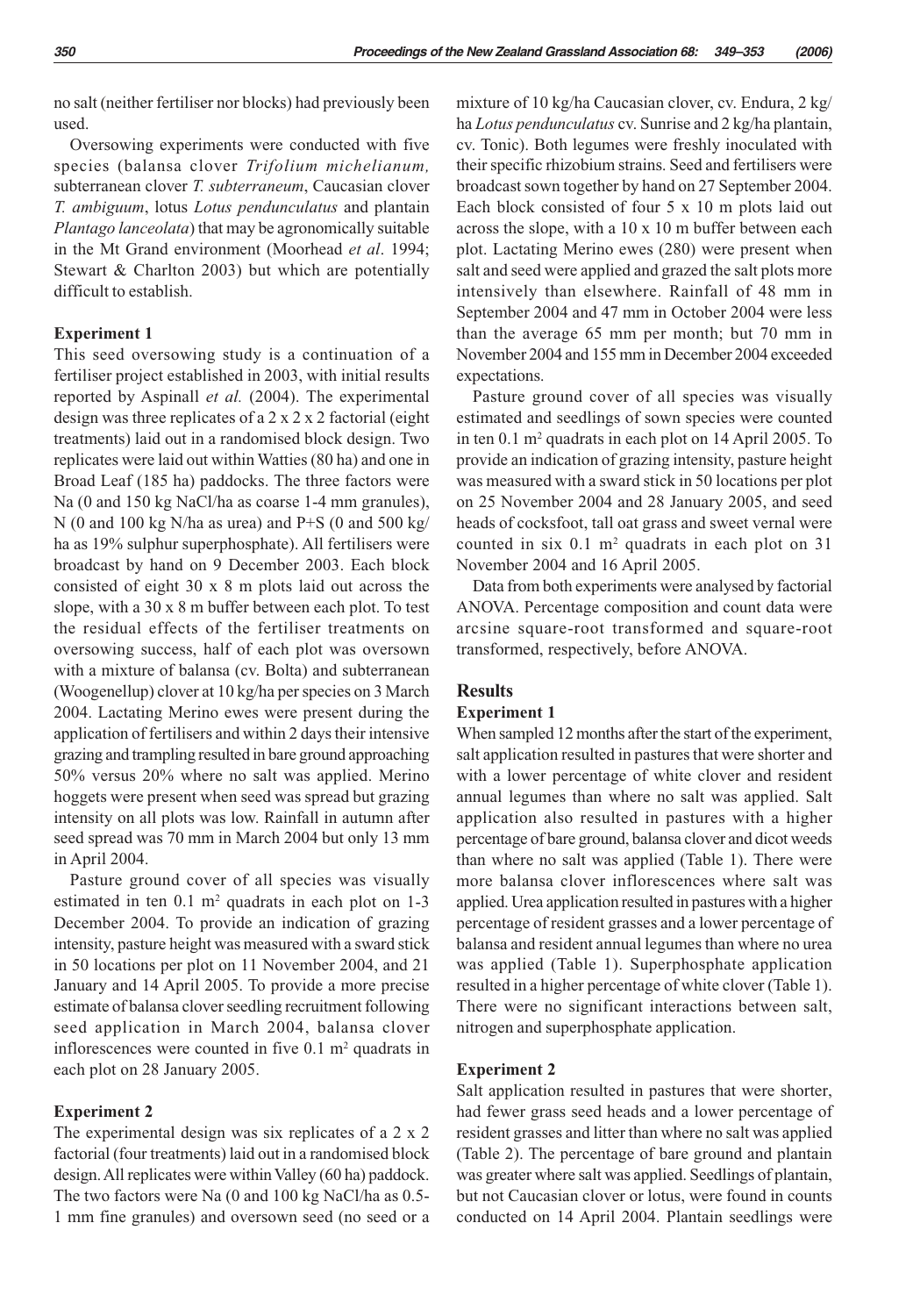**Table 1** Pasture composition (%) on 1 December 2004, pasture height (cm), and balansa inflorescences/m<sup>2</sup> after the application of salt (NaCl), nitrogen (urea) and sulphur superphosphate on 9 December 2003. Significance of main effects denoted by \* P<0.05, \*\* P<0.01, ns non significant.

|                                       |      | Salt<br>(kg/ha) |          |      | Nitrogen)<br>(kg/ha) |          | Superphosphate<br>(kg/ha) |      |         |
|---------------------------------------|------|-----------------|----------|------|----------------------|----------|---------------------------|------|---------|
|                                       | 0    | 150             |          | 0    | 100                  |          | 0                         | 500  |         |
| Pasture composition (%)               |      |                 |          |      |                      |          |                           |      |         |
| Resident grasses                      | 53.0 | 53.0            | ns       | 50.1 | 56.0                 | $^\ast$  | 54.8                      | 51.3 | ns      |
| White clover                          | 14.3 | 10.9            | $**$     | 12.3 | 12.8                 | ns       | 11.5                      | 13.6 | $\star$ |
| Subterranean clover                   | 0.8  | 1.0             | ns       | 1.1  | 0.7                  | ns       | 1.0                       | 0.8  | ns      |
| Balansa clover                        | 1.4  | 2.3             | $^\star$ | 2.3  | 1.3                  | $\star$  | 1.7                       | 2.0  | ns      |
| Resident annual legumes               | 12.1 | 10.5            | $^\star$ | 12.4 | 10.2                 | $^\star$ | 11.6                      | 11.0 | ns      |
| Litter                                | 9.5  | 8.0             | ns       | 8.9  | 8.6                  | ns       | 8.8                       | 8.6  | ns      |
| Dicot weeds                           | 4.5  | 5.8             | *        | 5.3  | 5.0                  | ns       | 5.3                       | 5.0  | ns      |
| Bare ground                           | 4.4  | 8.5             | $^\star$ | 7.5  | 5.4                  | ns       | 5.2                       | 7.7  | ns      |
| Pasture height (cm)                   |      |                 |          |      |                      |          |                           |      |         |
| 11 Nov 04                             | 10.7 | 8.9             | $^\star$ | 9.6  | 10.1                 | ns       | 9.8                       | 9.8  | ns      |
| 21 Jan 05                             | 19.4 | 16.4            | $^\star$ | 17.4 | 18.6                 | ns       | 18.9                      | 16.9 | ns      |
| 14 Apr 05                             | 20.1 | 19.0            | ns       | 18.4 | 20.7                 | ns       | 20.9                      | 18.1 | ns      |
| Balansa inflorescences/m <sup>2</sup> |      |                 |          |      |                      |          |                           |      |         |
| 28 Jan 2005                           | 7.1  | 25.3            | $^\star$ | 22.1 | 9.6                  | ns       | 10.7                      | 21.2 | ns      |

Table 2 Pasture composition (%) on 14 April 2005, pasture height (cm), and seedheads/m<sup>2</sup> after the application of salt (100 kg NaCl/ha) and seed (plantain, Caucasian clover and lotus) on 27 September 2004. Data are means averaged across plots where seed was and was not sown. Significance of main effects denoted by \* P<0.05, \*\* P<0.01, ns non significant.

|                         |      | Salt (kg/ha) |         |  |  |  |
|-------------------------|------|--------------|---------|--|--|--|
|                         | 0    | 100          |         |  |  |  |
| Pasture composition (%) |      |              |         |  |  |  |
| Resident grasses        | 62.5 | 48.5         | $**$    |  |  |  |
| White clover            | 9.4  | 12.2         | ns      |  |  |  |
| Annual legumes          | 1.0  | 1.5          | ns      |  |  |  |
| Dicot weeds             | 3.3  | 3.7          | ns      |  |  |  |
| Plantain                | 0.1  | 2.3          | $\star$ |  |  |  |
| Litter                  | 19.1 | 9.9          | $**$    |  |  |  |
| Bare ground             | 4.6  | 22.4         | $**$    |  |  |  |
| Pasture height (cm)     |      |              |         |  |  |  |
| 25 Nov 04               | 10.9 | 5.8          | $\star$ |  |  |  |
| 28 Jan 05               | 23.6 | 6.8          | $\star$ |  |  |  |
| Seedheads/ $m^2$        |      |              |         |  |  |  |
| 31 Nov 04 Cocksfoot     | 43   | 10           | $**$    |  |  |  |
| Tall oat                | 17   | 3            | $\star$ |  |  |  |
| Sweet vernal            | 315  | 89           | $**$    |  |  |  |
| Cocksfoot<br>16 Apr 05  | 65   |              | $**$    |  |  |  |
| Tall oat                | 52   |              | $**$    |  |  |  |
| Sweet vernal            | 117  | 10           | $**$    |  |  |  |

only found on sown plots, with the number of plantain seedlings greater where salt was applied (6.5 seedlings/ m<sup>2</sup>) than where it was not applied (1.1 seedlings/m<sup>2</sup>) (salt x seed interaction, P<0.05).

#### **Discussion**

Seedling recruitment of legumes and herbs from natural reseeding or following oversowing in pastures is often

limited, particularly in the hill and high country, due to insufficient grazing to remove competing vegetation (Lambert *et al.* 1985; Edwards *et al*. 2005). This study provided some evidence that this limitation could be overcome by the application of salt to enhance grazing intensity. Both balansa clover in Experiment 1 and plantain in Experiment 2 showed greater seedling establishment where salt was applied. The most likely explanation for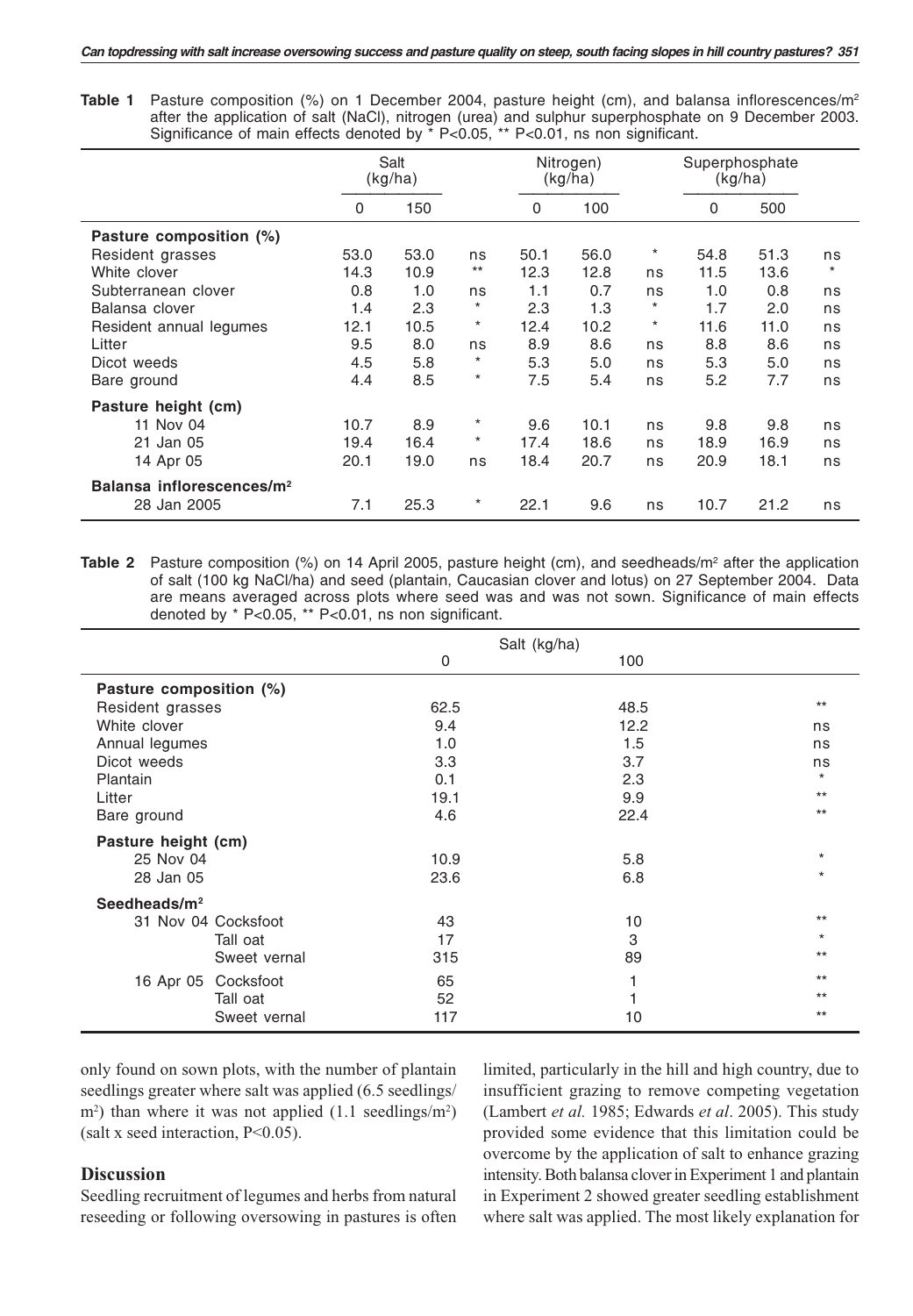the increased establishment with salt application is the greater percentage of bare ground and reduced competition from resident grass species (cocksfoot and tall oat-grass) associated with more intense grazing. This may have enhanced either germination or seedling survival, although measurements were not taken to distinguish between these two processes in this study. Previous studies have shown that seedling establishment of plantain increases as the proportion of bare ground increases (Edwards *et al*. 2005). The result is also consistent with previous hill and high country work that shows intensive 'hoof and tooth' grazing opens up pastures and enhances establishment (MacFarlane & Bonish 1986; Lambert *et al*. 1985). Thus, it appears that the application of salt increased stocking rate within a specific area of a large block without the requirement for fencing or shepherding stock, and so may be a tool that could be used together with other methods such as herbicides, subdivision and fertilisers to improve oversowing success.

No seedlings of lotus or Caucasian clover were found and there was no detectable increase in subterranean clover cover following oversowing. The poor establishment of lotus and Caucasian clover is consistent with previous studies (Brock & Charlton 1978; Moorhead *et al*. 1994; Black *et al*. 2002), where establishment is slow, even under cultivated conditions where competition is minimised. The poor establishment does not reflect low seed viability as this was >87% in all species in laboratory tests. Alternative explanations include the high thermal time requirements for seedling development of these species (Black *et al.* 2002), desiccation from lack of cover and poor radicle entry due to seeds remaining on the soil surface (Campbell & Swain 1973). Drilling has been shown to significantly increase Caucasian clover seedling establishment above that of oversowing (Moorhead *et al*. 1994), while subterranean clover seeds have higher germination when buried (Yates 1957).

Aspinall *et al*. (2004) reported small areas treated with 100 kg NaCl/ha at the start of Experiment 1 attracted extreme grazing and trampling by Merino ewes, with up to 50% bare ground created within 1 week of salt application. Similar responses where also observed in Experiment 2, where sheep were observed grazing intensively on plots within 48 h of salt application; pastures remained shorter over the next 7 months and had fewer grass seed heads. Measurements reported here from Experiment 1 indicated that the effects of salt application on grazing preference may be long lasting, with bare ground percentage higher and pasture height shorter 12 months after salt application. This sustained preference for areas where salt was applied may reflect two processes. First, it may be due to the preference of sheep for herbage with elevated Na content. Herbage Na was not measured after 12 months in Experiment 1. However, in a parallel experiment (Gillespie 2006) at the same site in which 150 kg/ha of salt was spread at the same time as in Experiment 1, the Na content of cocksfoot herbage 12 months after salt application was greater where salt was applied (0.08% of DM) than where it was not applied (0.03% DM). Second, it may be due to preference for short vegetative material lacking dead and reproductive material that was created by the initial salt application and intensive grazing.

The percentage of white clover in the pasture was lower where salt was applied in Experiment 1 and unaffected by salt application in Experiment 2. Thus, there was no evidence to support the idea that the shorter pasture, lower percentage of resident grasses and higher percentage of bare ground resulting from salt application allowed white clover stolons to expand into vacant space and increase in abundance. The observed response could be due to treading damage of stolons soon after salt application combined with preferential grazing of short developing clover stolons.

The effect of nitrogen and superphosphate fertiliser on the vegetation was small compared to salt application. The initial nitrogen fertiliser boost to grass growth remained in Experiment 1. The 6% extra ground cover of resident grasses in the nitrogen-fertilised plots may have caused the small reduction in annual clover cover. While there was a small increase in white clover cover with the addition of sulphur superphosphate, there was no response in the annual clovers.

#### **ACKNOWLEDGEMENTS**

We thank: Dominion Salt Ltd and the Miss E A, Hellaby Indigenous Grassland Trust for financial support for the project; Gordon Meikle, Mt Grand Farm Manager, and Tony Whatman, Lincoln University Director of Farms for their advice and technical support with stock.

#### **REFERENCES**

- Awan, M.H.; Kemp, P.D.; Choudhary, M.A.; Barker, D.J. 1993. Pasture legume establishment from oversowing in drought-prone hill country. *Proceedings of the New Zealand Grassland Association 55*: 101-104.
- Aspinall, R.; Mandaluniz, N.; Hight, L.J.; Lucas, R.J. 2004. Sodium deficiency in Canterbury and Central Otago sheep pastures. *Proceedings of the New Zealand Grassland Association 66*: 227-232.
- Blakemore, L.C. 1968. General survey of the soils of South Island, New Zealand. *In*: New Zealand Soil Bureau Bulletin 27.
- Black, A.D.; Moot, D.J.; Lucas, R.J. 2002. Seedling development and growth of white clover, Caucasian clover and perennial ryegrass grown in field and